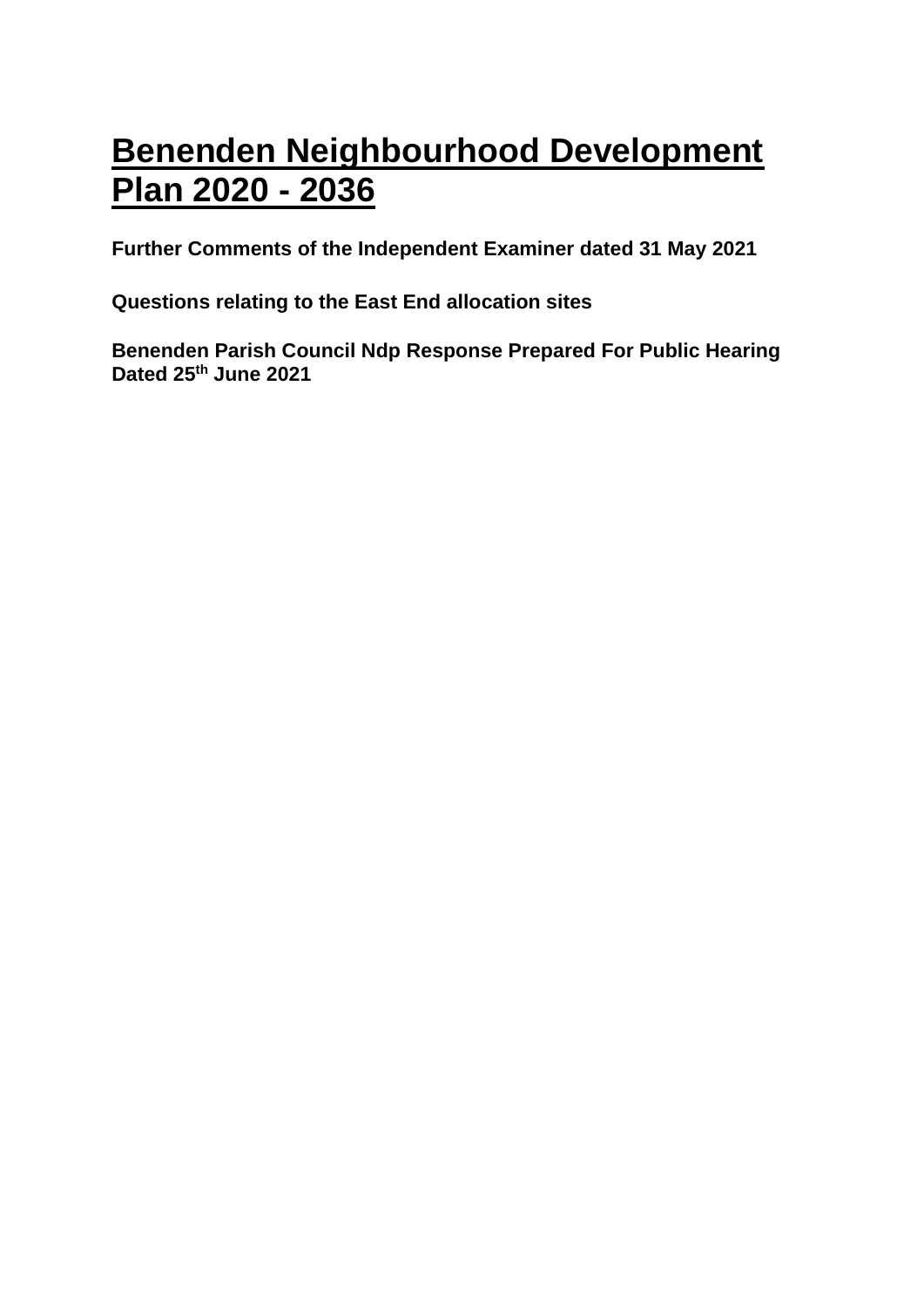| <b>Examiner's Question:</b>                                                                                                                                                                                                                                                                                                                                                                                                                             | <b>Benenden PC Response:</b>                                                                                                                                                                                                                                                                                                                                                                                                                                                                                                                                                                   | <b>Reference/Links:</b> |
|---------------------------------------------------------------------------------------------------------------------------------------------------------------------------------------------------------------------------------------------------------------------------------------------------------------------------------------------------------------------------------------------------------------------------------------------------------|------------------------------------------------------------------------------------------------------------------------------------------------------------------------------------------------------------------------------------------------------------------------------------------------------------------------------------------------------------------------------------------------------------------------------------------------------------------------------------------------------------------------------------------------------------------------------------------------|-------------------------|
| Are the proposed allocations<br>on the hospital owned land at<br>East End, well located for this<br>level of new housing and will<br>they deliver sustainable<br>development?                                                                                                                                                                                                                                                                           | There are currently 32 dwellings<br>at the hospital site, with 76<br>dwellings in the surrounding area<br>and there are currently no<br>amenities at East End, bar one<br>public cash point at the hospital.<br>There is already permission for a<br>further 24 dwellings (on the South<br>site), and there is of course, an<br>existing hospital employing some<br>500 employees with circa 300<br>daily out-patients. The proposed<br>allocation of around 50 dwellings<br>will deliver the provision of<br>amenities for everyone in the area<br>through the NDP site-specific<br>policies. |                         |
| Do the two allocations meet<br>the criteria which are set out<br>in paragraph 78 of the NPPF,<br>namely that "housing should<br>be located where it will<br>enhance or maintain the<br>viability of rural communities"<br>and is the subsequent NPPF<br>advice that "where there are<br>groups of smaller<br>settlements, development in<br>one village may support<br>services in a village nearby"<br>relevant to the<br>neighbourhood plan strategy? | The two allocations for the<br>proposed new housing, together<br>with the provision of the<br>proposed amenities, will enhance<br>the area and encourage a<br>welcoming and inclusive<br>community. The residents of East<br>End already support the services<br>provided in Benenden village and<br>future residents will continue to<br>do so.                                                                                                                                                                                                                                               |                         |
| If the NPPF policy, in para<br>117, is that objectively<br>assessed housing needs<br>should be delivered in a way<br>that makes as much use as<br>possible of previously<br>developed land, does the<br>development of the two<br>hospital allocation sites<br>"cause harm to designated<br>sites of importance for<br>biodiversity or conflict to an<br>overriding extent with other<br>NPPF policies"?                                                | The Local Wildlife Sites are<br>currently maintained through a<br>voluntary agreement between the<br>current site owners and Kent<br>Wildlife Trust. NDP policies will<br>add weight to the agreement by<br>making ongoing maintenance of<br>the LWS a planning requirement.                                                                                                                                                                                                                                                                                                                   |                         |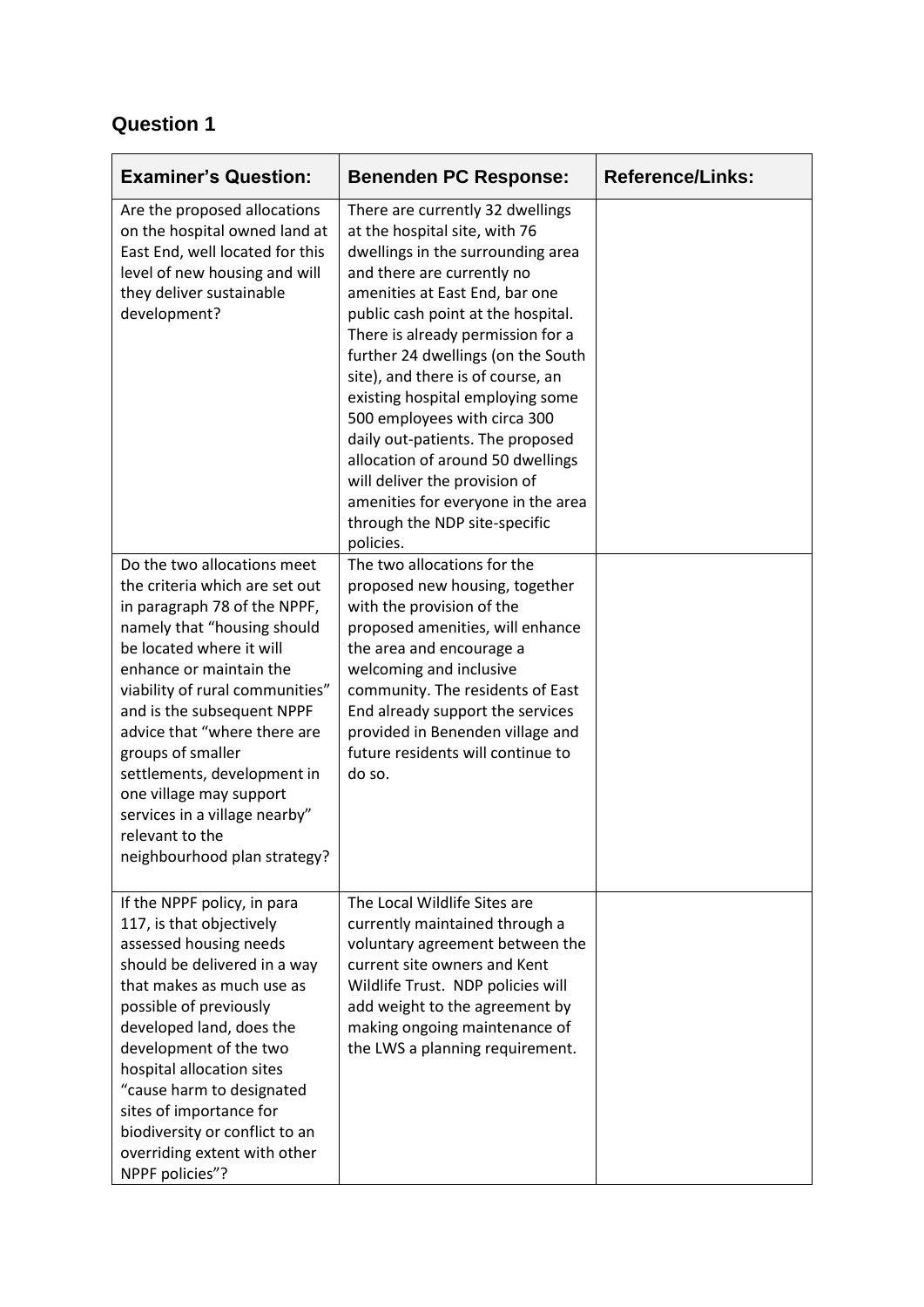| <b>Examiner's Question:</b>                                                                                                                                                                                                                                                                                                                                                                                                                                                                                                                                                                  | <b>Benenden PC Response:</b>                                                                                                                                                                                                                                                                                                                                          | <b>Reference/Links:</b>                                                                                                |
|----------------------------------------------------------------------------------------------------------------------------------------------------------------------------------------------------------------------------------------------------------------------------------------------------------------------------------------------------------------------------------------------------------------------------------------------------------------------------------------------------------------------------------------------------------------------------------------------|-----------------------------------------------------------------------------------------------------------------------------------------------------------------------------------------------------------------------------------------------------------------------------------------------------------------------------------------------------------------------|------------------------------------------------------------------------------------------------------------------------|
| Are the requirements that the<br>social infrastructure needed<br>to mitigate the impact of the<br>development and enhance<br>the sustainability of the<br>location, for example, in<br>terms of requiring a<br>contribution to the provision<br>of a community café/shop,<br>sports facilities, community<br>building and minibus links as<br>well as the provision of an<br>active travel link to Benenden<br>village, as proposed in Policies<br>SSP3 and SSP4, sufficient to<br>meet the reasonable day to<br>day needs of future, as well as<br>existing residents, in this<br>location? | Yes, it is expected that the<br>proposed social infrastructure will<br>be sufficient to meet day to day<br>needs of existing and future<br>residents.                                                                                                                                                                                                                 |                                                                                                                        |
| Is it appropriate that these<br>facilities should be required,<br>for a residential development<br>of this scale, in this location<br>and is it reasonable that they<br>should be expected to be fully<br>funded by the developer,<br>rather than by a<br>proportionate contribution?                                                                                                                                                                                                                                                                                                        | These facilities are required to<br>secure the sustainability of the<br>location. There will be further<br>sources of funding for the active<br>travel link from KCC and other<br>grant-funding available to<br>promote walking and cycling<br>initiatives. Nevertheless, the<br>amenities required are reasonable<br>for a residential development of<br>this scale. | <b>Cycling and Walking</b><br><b>Investment Strategy 2</b><br><b>KCC Walking and Cycling</b><br><b>Schemes Article</b> |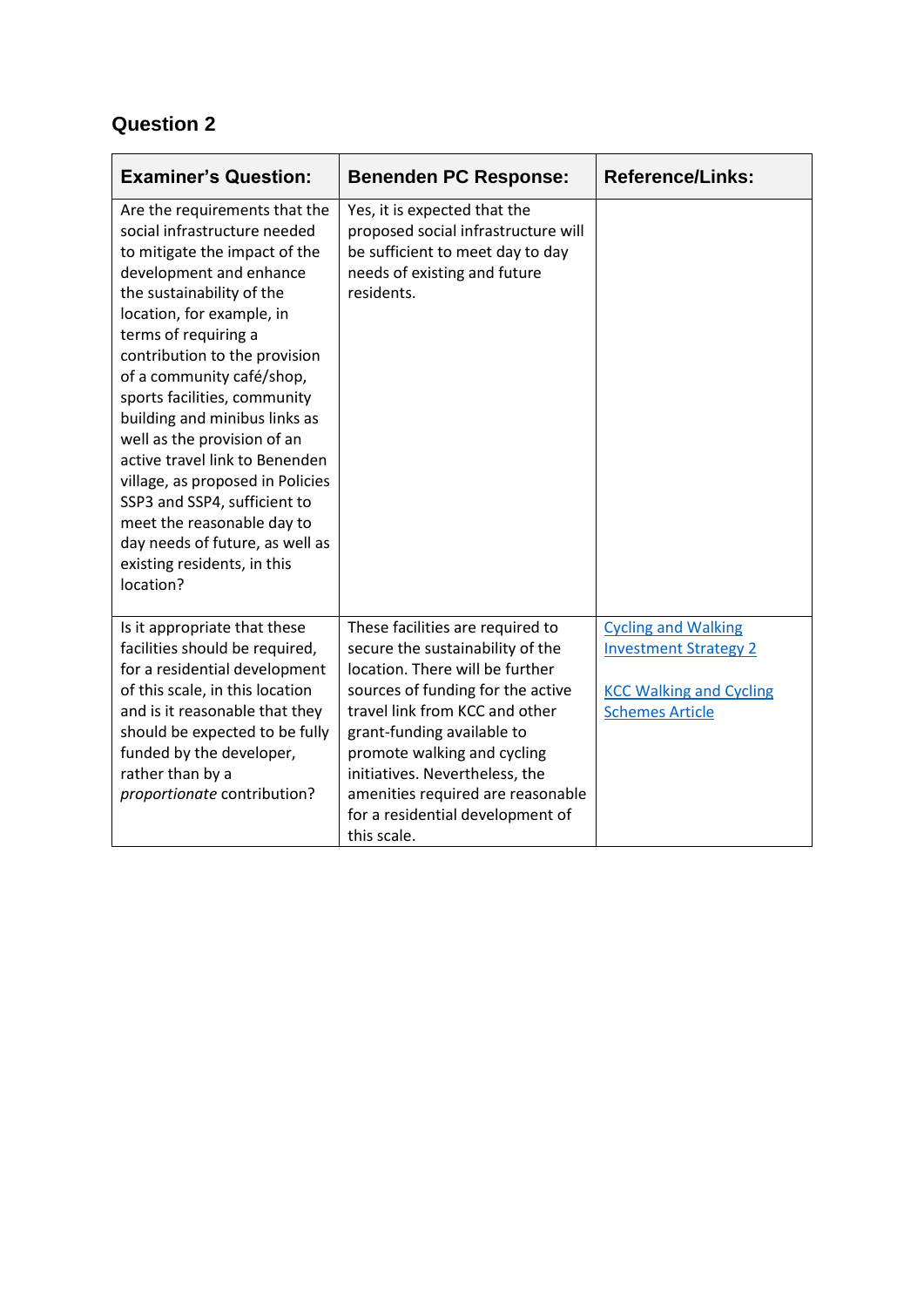| <b>Examiner's Question:</b>                                                                     | <b>Benenden PC Response:</b>                                                                                                                                                                                                                                                                                                             | <b>Reference/Links:</b> |
|-------------------------------------------------------------------------------------------------|------------------------------------------------------------------------------------------------------------------------------------------------------------------------------------------------------------------------------------------------------------------------------------------------------------------------------------------|-------------------------|
| Is it appropriate that<br>affordable housing should be<br>provided on site in this<br>location? | The provision of affordable<br>housing throughout the parish<br>was the top priority set out by<br>parishioners at initial NDP<br>workshops.                                                                                                                                                                                             |                         |
|                                                                                                 | Benenden village and Iden Green<br>has existing affordable housing of<br>65 and 21 dwellings respectively,<br>with a further 20 affordable<br>dwellings proposed for Benenden<br>village.                                                                                                                                                |                         |
|                                                                                                 | The two allocation sites at East<br>End will provide a mix of<br>affordable housing in line with the<br>current TWBC affordable housing<br>policy. Mixed communities are an<br>important part of a balanced<br>village life as already proven in<br>Benenden and Iden Green, and<br>contribute towards the inclusivity<br>of the parish. |                         |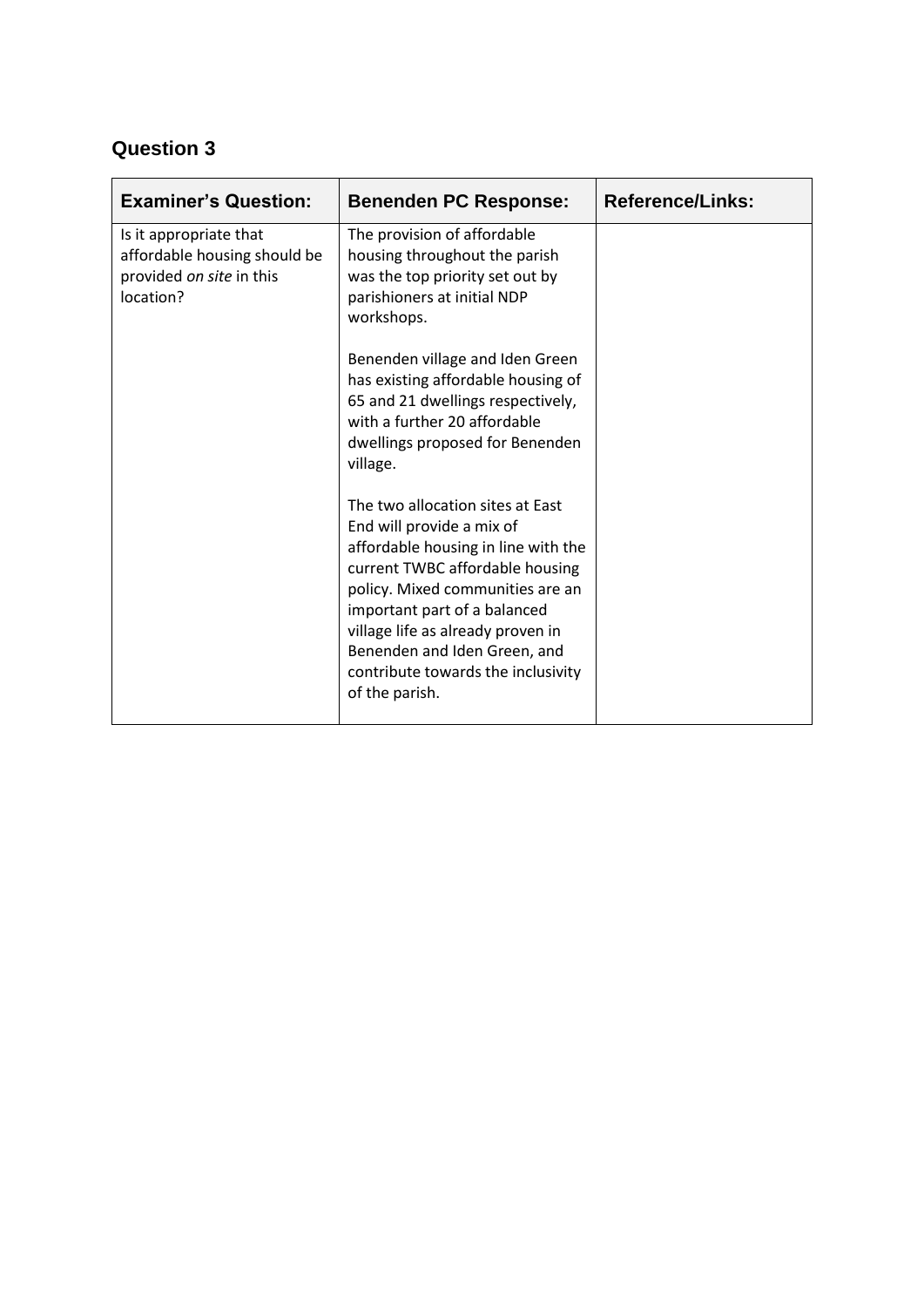| Local Wildlife Sites are not                                                                                                                                                                             |                                                                |
|----------------------------------------------------------------------------------------------------------------------------------------------------------------------------------------------------------|----------------------------------------------------------------|
| statutory protected sites, but are<br>a voluntary scheme agreed<br>between owners and in this case<br>Kent Wildlife Trust.<br>The NDP site specific policies are<br>clear that Local Wildlife sites must |                                                                |
| provide further protection of the<br>LWS designations, and proposes<br>development within the curtilage<br>of existing buildings only.<br>Features to encourage wildlife are                             |                                                                |
|                                                                                                                                                                                                          | be protected. The NDP will<br>set out in Policy LE9 of the NDP |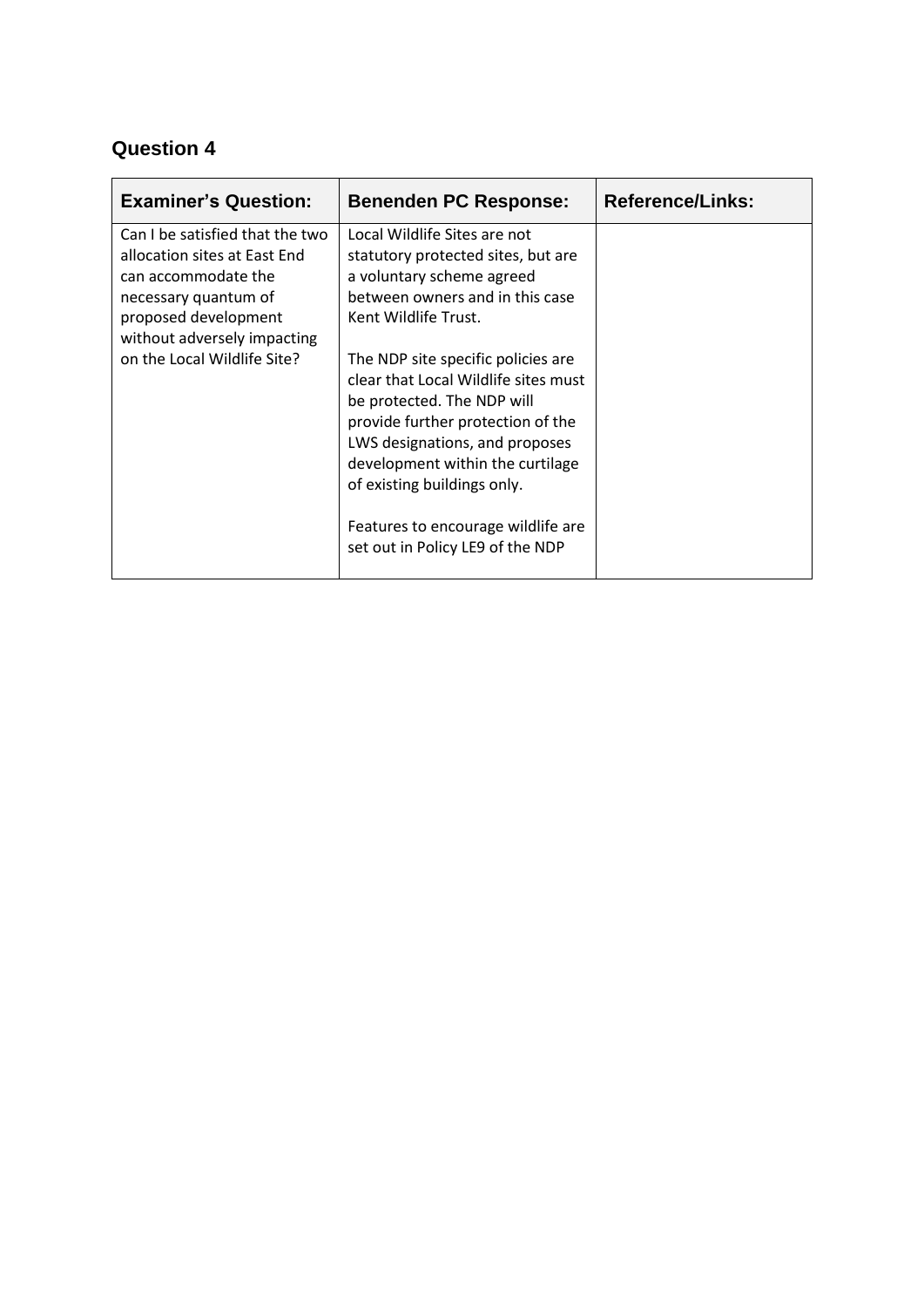| <b>Examiner's Question:</b>                                                                                                                                                                                                                                                                                                                                                                                                                                                                                                                                                                                                                                                                                                                                                                                                                                                                                                                     | <b>Benenden PC Response:</b>                                                                                                                                                                                                                                                                                                                                            | <b>Reference/Links:</b> |
|-------------------------------------------------------------------------------------------------------------------------------------------------------------------------------------------------------------------------------------------------------------------------------------------------------------------------------------------------------------------------------------------------------------------------------------------------------------------------------------------------------------------------------------------------------------------------------------------------------------------------------------------------------------------------------------------------------------------------------------------------------------------------------------------------------------------------------------------------------------------------------------------------------------------------------------------------|-------------------------------------------------------------------------------------------------------------------------------------------------------------------------------------------------------------------------------------------------------------------------------------------------------------------------------------------------------------------------|-------------------------|
| Will the residential<br>The proposed residential<br>development will enhance the<br>development proposed on<br>the two sites, individually or<br>setting of the adjacent AONB,<br>with the demolition of redundant<br>collectively, have an adverse<br>impact on the adjacent AONB<br>administrative buildings and a<br>and, if it does, specifically in<br>1960s hotel building, as well as<br>what ways will that harm be<br>1950s social housing. This will be<br>replaced with a residential<br>manifested, having regard to<br>the existing levels of<br>development, including<br>landscaping, providing an<br>development, currently on<br>site, or as already permitted?<br>integrated variety of housing<br>types, adhering to NDP policies as<br>set out in the Housing Supply and<br>Site Allocation chapter, as well as<br>those set out in the Design and<br>Built Environment chapter and<br>the High Weald AONB Design<br>Guide. |                                                                                                                                                                                                                                                                                                                                                                         |                         |
|                                                                                                                                                                                                                                                                                                                                                                                                                                                                                                                                                                                                                                                                                                                                                                                                                                                                                                                                                 | The housing density for the two<br>site allocations has been carefully<br>considered, and at 22/24 dph is<br>kept to a far lower density than<br>that recommended by CPRE for<br>previously developed land (40<br>dph).<br>The NDP will ensure that<br>landscaping features comply with<br>the policies set out in the NDP<br>Landscape and the Environment<br>chapter. |                         |